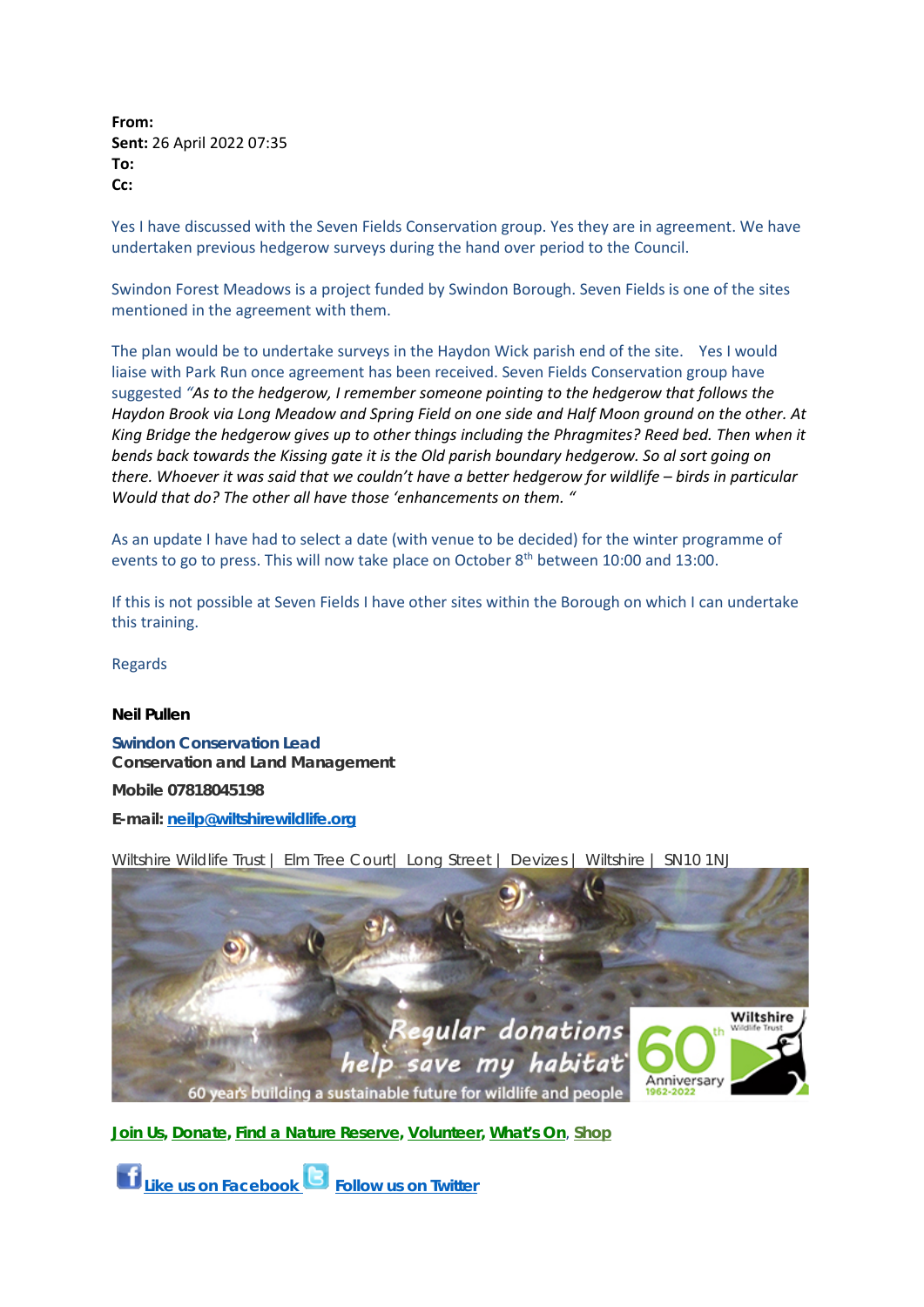**From: Sent:** 25 April 2022 14:29 **To: Cc: Subject:** RE: ExternalPermission for access to Seven Field Local Nature Reserve.

Thank you Neil

Have you discussed this with the Seven Fields LNR? Were they in agreement?

Also the land is owned by Swindon Borough Council – but they have previously said it is up to the Parish Council if it wishes to engage in these types of events. Also dependant where the training session will take place Central Swindon North Parish Council may need to be in agreement.

Also Park Run happens every Saturday AM so would need to check against the track and the location of the training.

Would it be OK to take this to the Parks & Open Spaces Committee on 10<sup>th</sup> May 2022 to request permission and come back to you?

Kind regards, Laura

Haydon Wick Parish Council The Council Offices Thames Avenue Haydon Wick Swindon SN25 1QQ



**From: Sent:** 21 April 2022 07:25 **To: Subject:** ExternalPermission for access to Seven Field Local Nature Reserve.

Please see message below. I tried to send this to Georgina Morgan-Denn but there is an automated message requesting messages also be sent via yourself.

"Hello

The Swindon Forest Meadows Project would like to ask permission to use Seven Fields Local Nature Reserve for a training event in October 2022

The Swindon Forest Meadow Project has been asked by the Swindon Wildlife Group to undertake a short training session for the Great British Hedgerow Survey [\(https://hedgerowsurvey.ptes.org/\)](https://hedgerowsurvey.ptes.org/) at Seven Fields LNR.